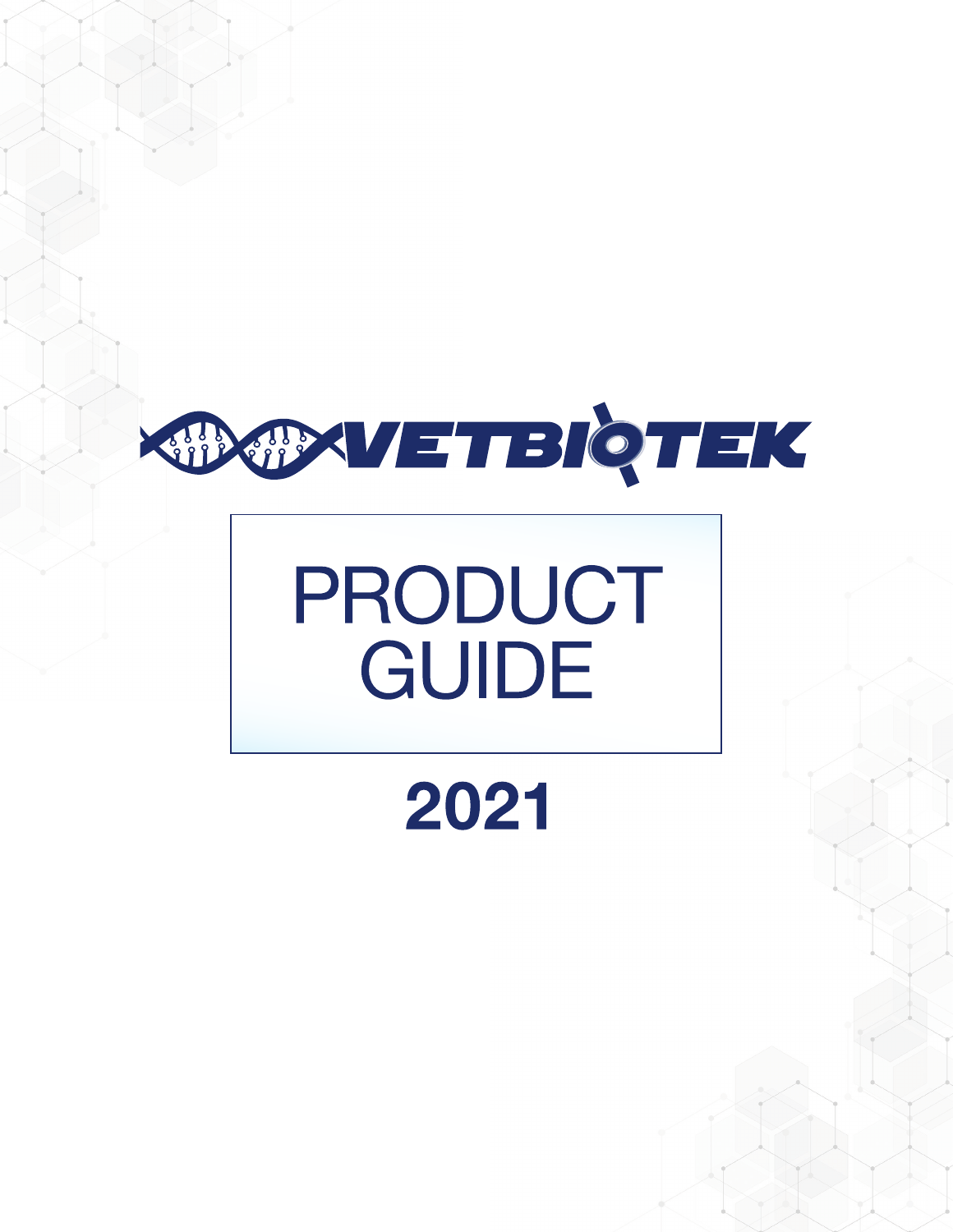| 1% Hydrocortisone<br><b>Leave on Conditioner</b>       | For the adjunctive symptomatic management of corticosteroid-responsive dermatoses in dogs,<br>cats, and horses. Chitosan is a natural biopolymer that provides a protective film on the skin. The<br>protective film reinforces the hydrating and restoring effects of the formulation and helps protect<br>the skin against damage from the environmental factors. Available in 8oz. Bottle.                                                                                                                                                                                                                                                                                                                                           |
|--------------------------------------------------------|-----------------------------------------------------------------------------------------------------------------------------------------------------------------------------------------------------------------------------------------------------------------------------------------------------------------------------------------------------------------------------------------------------------------------------------------------------------------------------------------------------------------------------------------------------------------------------------------------------------------------------------------------------------------------------------------------------------------------------------------|
| <b>Aloe Oatmeal</b><br><b>Shampoo</b>                  | A natural colloidal oatmeal-based soap-free shampoo formulated to remoisturize sensitive and/or<br>dry skin of dogs, cats, and horses. Ceramide III in the formulation helps support healthy skin. Can<br>be used safely with topical flea applications. Aloe Oatmeal Shampoo helps combat skin irritation<br>and promotes healing. Available in 16oz. Bottle or Gallon Jug.                                                                                                                                                                                                                                                                                                                                                            |
| <b>Antiseptic KC</b><br><b>Leave on Conditioner</b>    | A broad spectrum leave on conditioner for the management of dermatological conditions<br>responsive to 1% Ketoconazole and 2% Chlorhexidine. The proprietary formulation also contains<br>a unique combination of chitosan and alkyl polyglucoside that helps to reduce microbial adhesion<br>to the stratum corneum disrupting colonization on the skin surface. Chitosan is a natural<br>biopolymer that creates a protective film on the skin and hair coat. Available in 8oz. Bottle.                                                                                                                                                                                                                                               |
| <b>BioCalm™ Mousse</b>                                 | A mild local anesthetic, 1% Pramoxine, indicated for the management of skin irritation. BioCalm<br>Mousse also contains mild cleansing bases for the gentle cleansing of the skin. Ceramide III helps<br>support healthy skin. MicroSilver BG™ is a skin conditioning ingredient to help normalize skin<br>flora. Formulated for the adjunctive topical management to provide temporary relief from itching.<br>Available in 200mL Pump Bottle.                                                                                                                                                                                                                                                                                         |
| BioCalm <sup>™</sup> Shampoo                           | A mild local anesthetic agent, 1% Pramoxine, indicated for the management of skin irritation.<br>Ceramide III helps support healthy skin. MicroSilver BG™ is a skin conditioning ingredient to help<br>normalize skin flora. BioCalm Shampoo also contains mild cleansing bases for the gentle<br>cleansing of the skin and essential fatty acids to nourish the skin. Available in 80z., 160z.<br><b>Bottles or Gallon Jug.</b>                                                                                                                                                                                                                                                                                                        |
| BioCalm <sup>™</sup> Spray                             | A mild anesthetic, 2.4% Lidocaine, that soothes and helps to provide temporary relief of pain and<br>itching caused by allergic conditions in dogs. MicroSilver BG™ is a skin conditioning ingredient to<br>help normalize skin flora. Ceramide III in the formulation helps support healthy skin. Pemulen and<br>Glycofilm provide an immediate soothing effect and a protective surface matrix. Available in 20z.<br><b>Spray Bottle.</b>                                                                                                                                                                                                                                                                                             |
| <b>BioFlex<sup>™</sup> ACTIVE</b><br><b>Soft Chews</b> | Supports Joint Mobility, General Wellness, Healthy Skin and Coat for Active Dogs. Advanced joint<br>supplement containing BiovaPlex®, VitaBerry® and Hyaluronic Acid that provides nutritional building<br>blocks to promote natural joint health and flexibility, plus a healthier skin and coat in active dogs.<br>BiovaPlex <sup>®</sup> , derived from eggshell membrane, has beneficial nutrients for greater joint mobility,<br>reduced shedding and a lustrous coat. VitaBerry Hi ORAC Fruit Blend is a source of natural<br>antioxidants that promotes General Wellness (cardiovascular, mental and vision). Hyaluronic Acid<br>helps in joint lubrication and collagen production. Also contains Glycosaminoglycans (GAGs) and |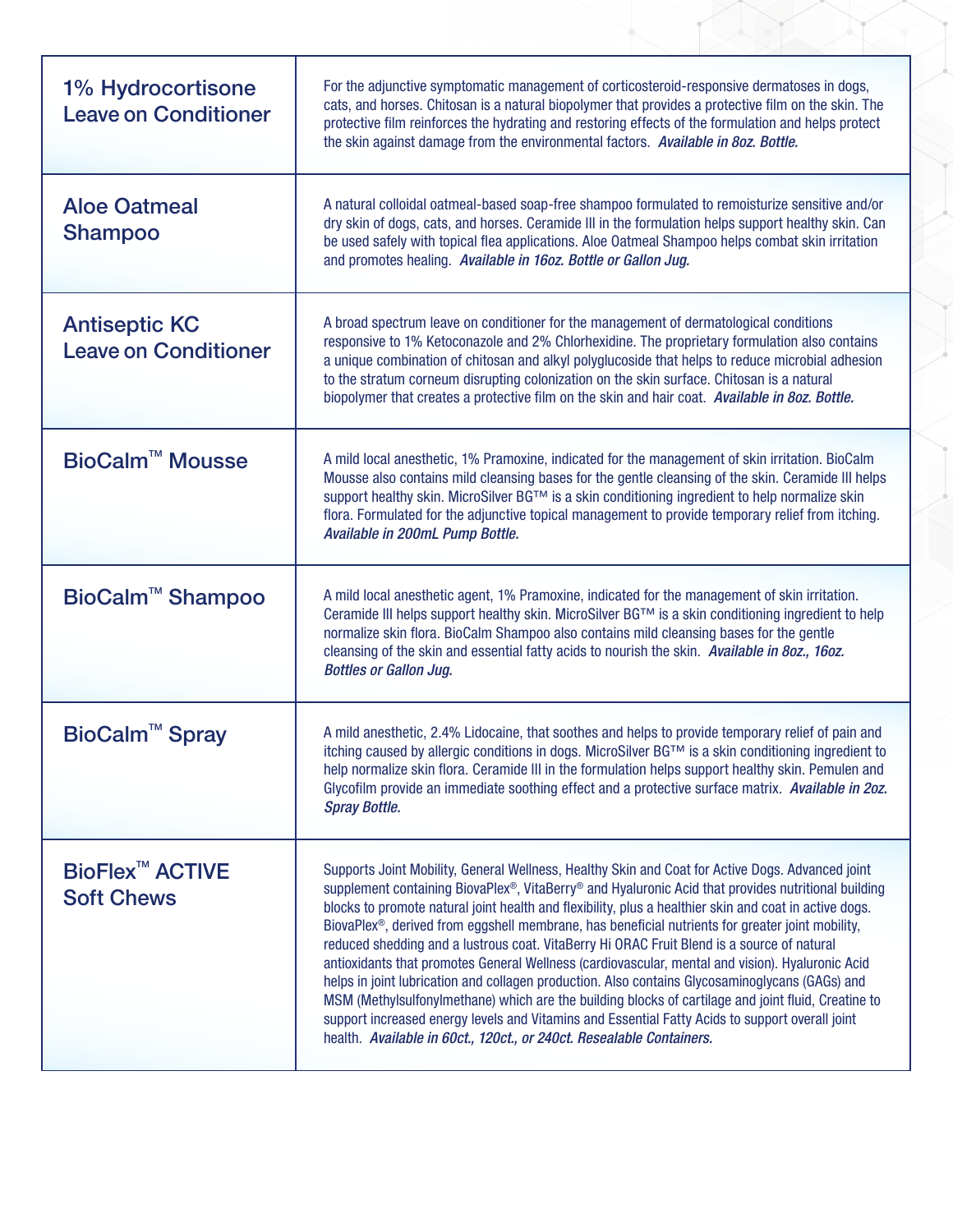| <b>BioFlex<sup>™</sup> ULTRA</b><br><b>Soft Chews</b> | Formulated for Advanced Joint Conditions. Advanced joint supplement containing new ULTRA<br>ingredients for better support of joint function and flexibility. Ayuflex™ has natural analgesic and<br>anti-edema properties. Hyaluronic Acid aids in joint lubrication and collagen production. UC-II®<br>works with the immune system to help maintain joint integrity. Boswellia Serrata Extract provides<br>COX-2 and LOX-5 enzyme inhibition properties. Also contains Glycosaminoglycans (GAGs) and<br>MSM (Methylsulfonylmethane) which are the building blocks of cartilage and joint fluid, Creatine<br>to support increased energy levels and Vitamins and Essential Fatty Acids to support overall joint<br>health. Available in 60ct., 120ct., or 240ct. Resealable Containers. |
|-------------------------------------------------------|------------------------------------------------------------------------------------------------------------------------------------------------------------------------------------------------------------------------------------------------------------------------------------------------------------------------------------------------------------------------------------------------------------------------------------------------------------------------------------------------------------------------------------------------------------------------------------------------------------------------------------------------------------------------------------------------------------------------------------------------------------------------------------------|
| <b>BioHex<sup>™</sup> Mousse</b>                      | A proprietary formulation of 3% Chlorhexidine and Climbazole for enhanced antiseptic and<br>antibiofilm activity. Ceramide III helps support healthy skin. MicroSilver BG™ is a skin<br>conditioning ingredient to help normalize skin flora. Is indicted for the management of<br>dermatological conditions responsive to Climbazole and Chlorhexidine. Available in 200mL<br><b>Pump Bottle.</b>                                                                                                                                                                                                                                                                                                                                                                                       |
| BioHex <sup>™</sup> Shampoo                           | A broad-spectrum antiseptic and antibiofilm cleansing proprietary formulation shampoo with 2%<br>Miconazole and 2% Chlorhexidine. Ceramide III helps support healthy skin. MicroSilver BG™ is a<br>skin conditioning ingredient to help normalize skin flora. Is indicted for the management of<br>dermatological conditions responsive to Miconazole and Chlorhexidine. In an ISU study, BioHex<br>proved to have superior efficacy compared to the leading brands. Available in 80z., 160z.<br><b>Bottles or Gallon Jug.</b>                                                                                                                                                                                                                                                           |
| <b>BioHex<sup>™</sup> Wipes</b>                       | A proprietary formulation of 3% Chlorhexidine and Climbazole in a water based Micellar Solution<br>for enhanced broad-spectrum antiseptic, antibiofilm activity. Ceramide III helps support healthy<br>skin. MicroSilver BG™ is a skin conditioning ingredient to help normalize skin flora. May be used<br>for the antiseptic cleansing of hot spots, skin folds, axillae, and groin areas. Available in 50ct. jar.                                                                                                                                                                                                                                                                                                                                                                     |
| <b>BioSeb™ Mousse</b>                                 | Combines a proprietary formulation of 2% Salicylic Acid and 10% Ethyl Lactate for enhanced<br>antiseptic and keratoplastic activity. MicroSilver BG™ is a skin conditioning ingredient to help<br>normalize skin flora. Ceramide III helps support healthy skin. BioSeb Mousse has an optimal skin<br>pH balance for use on dogs, cats, and horses. Formulated for the adjunctive topical management<br>to help normalize keratinization, reduce scale formation, and manage seborrhea. Available in<br>200mL Pump Bottle.                                                                                                                                                                                                                                                               |
| BioSeb <sup>™</sup> Shampoo                           | A broad-spectrum antiseptic, keratoplastic shampoo to help normalize keratinization, reduce<br>scale formation, and manage seborrhea. Combines a proprietary formulation of 2% Salicylic Acid<br>and 10% Ethyl Lactate for enhanced antiseptic and keratoplastic activity. MicroSilver BG™ is a<br>skin conditioning ingredient to help normalize skin flora. Ceramide III helps support healthy skin.<br>Available in 80z. or 160z. Bottles.                                                                                                                                                                                                                                                                                                                                            |
| <b>BioTris<sup>™</sup> Flush</b>                      | Uniquely combines 0.1% Miconazole and EDTA in a proprietary formulation with astringent,<br>general cleansing, and drying properties. Ceramide III helps support healthy skin. Antiseptic<br>cleansing flush for dogs and cats with dermatological conditions responsive to Miconazole. May<br>be used for the topical cleansing of puncture wounds, lacerations, and abrasions. Available in<br>4oz. or 16oz. Bottles.                                                                                                                                                                                                                                                                                                                                                                  |

RE CONTROLL

K